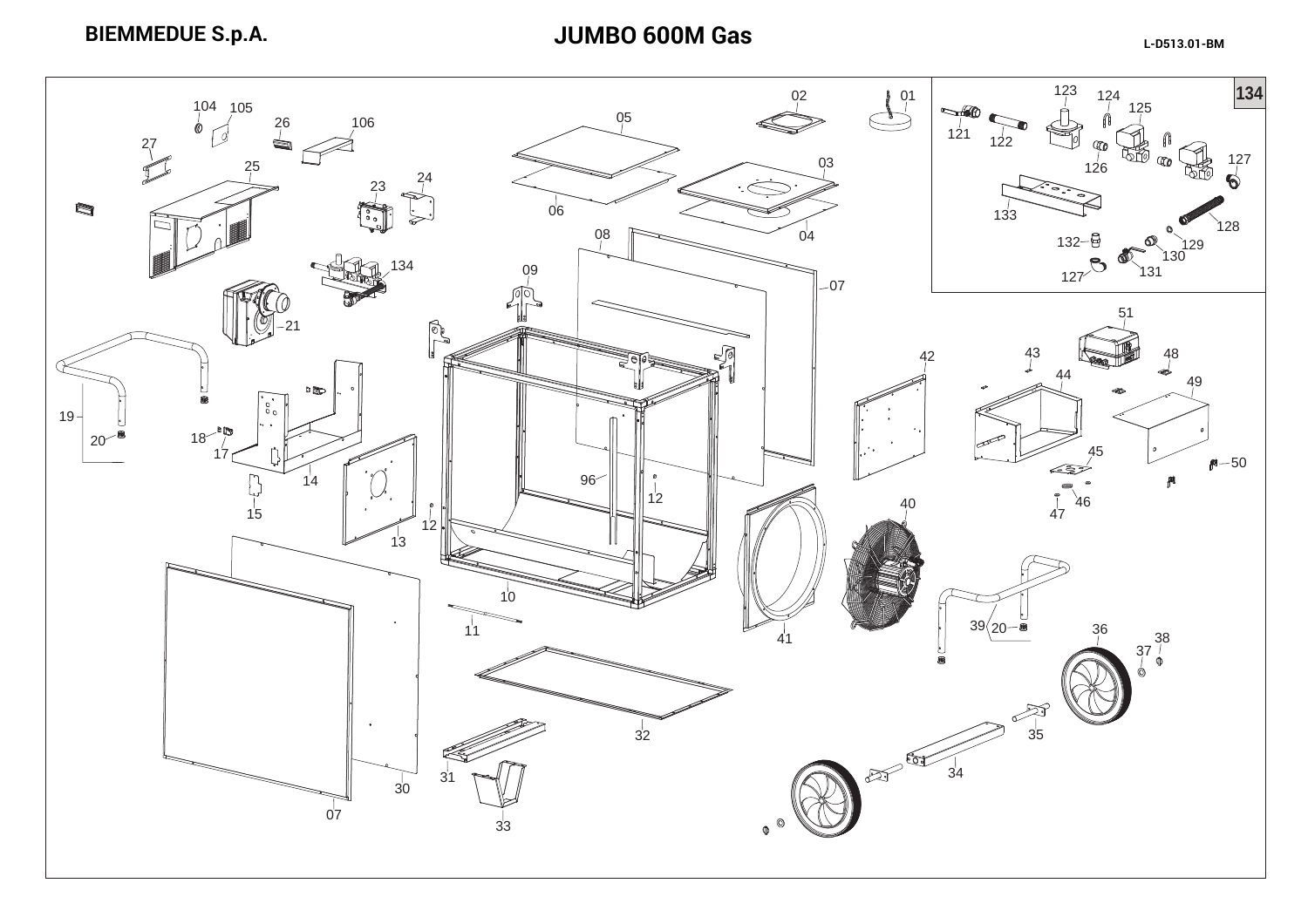**BIEMMEDUE S.p.A.**

**JUMBO 600M Gas**

**L-D513.01-BM**

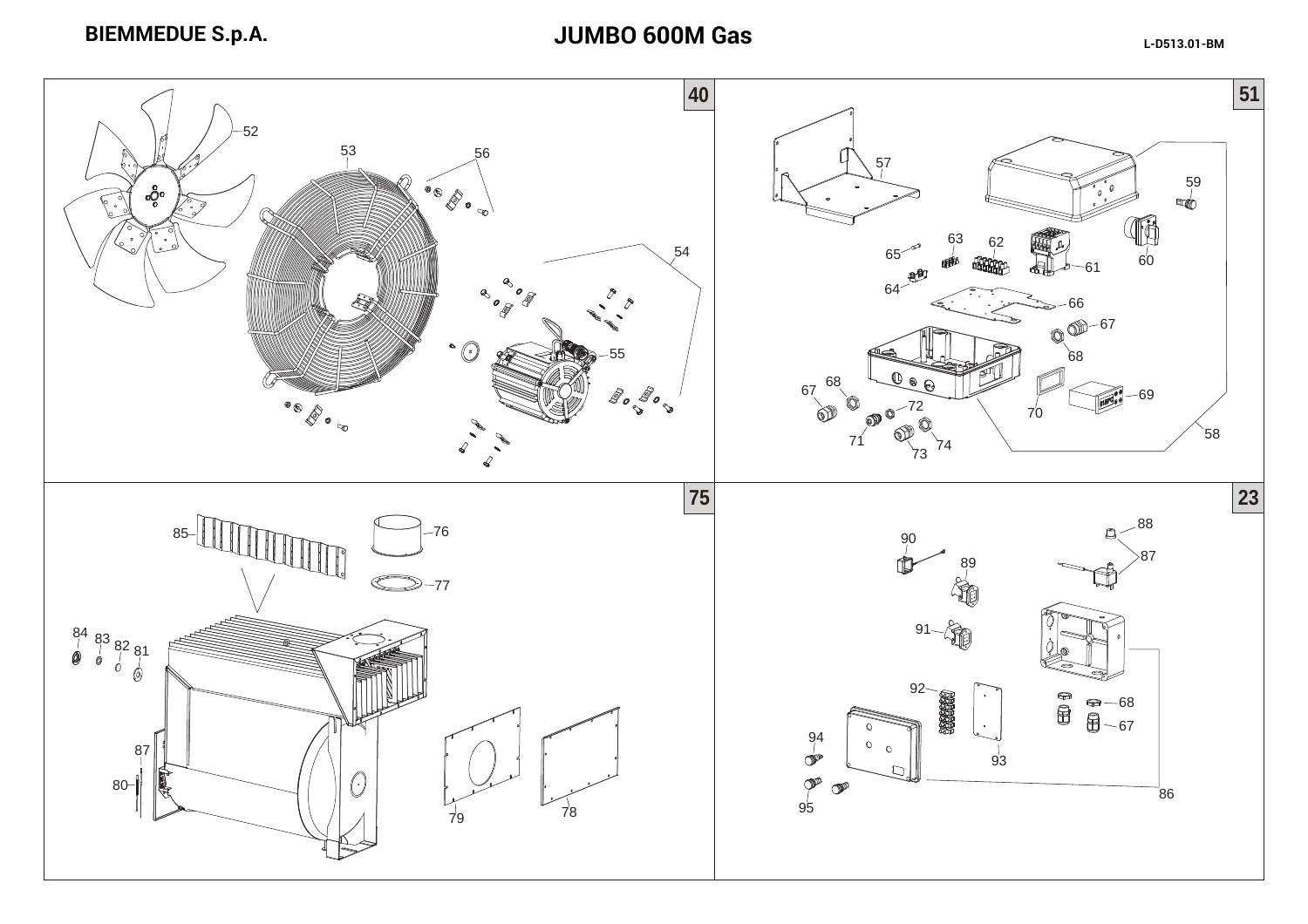**BIEMMEDUE S.p.A.**

## **JUMBO 600M Gas**

| PL 05/17        |              |                                                       | Da N.º serie                 | De No. Serie                 | Von Masch, Nr.         | From S/N                    |  |
|-----------------|--------------|-------------------------------------------------------|------------------------------|------------------------------|------------------------|-----------------------------|--|
|                 |              |                                                       | 54200101                     |                              |                        |                             |  |
| <b>POS</b>      | P/N          | <b>LEGENDA</b>                                        | <b>DESCRIZIONE</b>           | <b>DESCRIPTION</b>           | <b>BESCHREIBUNG</b>    | <b>DESCRIPTION</b>          |  |
| 01              | C30400-10    |                                                       | Tappo                        | Bouchon                      | Stöpsel                | Cap                         |  |
| 02              | G04360       |                                                       | Pannello                     | Panneau                      | Verkleidungsplatte     | Panel                       |  |
| 03              | G04393-3001  | $\sim$                                                | Pannello                     | Panneau                      | Verkleidungsplatte     | Panel                       |  |
| $\overline{04}$ | G04394       | $\sim$                                                | Pannello                     | Panneau                      | Verkleidungsplatte     | Panel                       |  |
| 05              | G04395-3001  | $\sim$                                                | Pannello                     | Panneau                      | Verkleidungsplatte     | Panel                       |  |
| 06              | G04396       |                                                       | Pannello                     | Panneau                      | Verkleidungsplatte     | Panel                       |  |
| 07              | G04397-3001  | $\sim$                                                | Pannello                     | Panneau                      | Verkleidungsplatte     | Panel                       |  |
| $\overline{08}$ | G04398       | $\sim$                                                | Pannello                     | Panneau                      | Verkleidungsplatte     | Panel                       |  |
| 09              | G04289       | $\sim$                                                | Staffa                       | Étrier                       | Bügel                  | Stirrup                     |  |
| 10              | G04399-9005  | $\sim$                                                | Telaio                       | Châssis                      | Gestell                | Frame                       |  |
| 11              | E30482-2     | $L = 3 m$                                             | Cavo alimentazione elettrica | Câble d'alimentation         | Stromversorgungskabel  | Power cord                  |  |
| 12              | C30301       | Ø18 mm                                                | Passacavo                    | Protection cable             | Kabeldurchgang         | Cable protection            |  |
| 13              | G04400-9005  |                                                       | Pannello                     | Panneau                      | Verkleidungsplatte     | Panel                       |  |
| 14              | G04568-9005  | $\sim$                                                | Basamento                    | Base                         | Sockel                 | <b>Base</b>                 |  |
| 15              | G04370-9005  | $\sim$                                                | Pannello                     | Panneau                      | Verkleidungsplatte     | Panel                       |  |
| $\overline{17}$ | M20430       | $\sim$                                                | Chiusura a leva              | Grenouillèr                  | Hebelverschlüsse       | Toggle latch                |  |
| 18              | M20431       |                                                       | Gancio                       | Crochet                      | Haken                  | Catch                       |  |
| 19              | P20318-9005  |                                                       | Maniglia                     | Poignée                      | Griff                  | Handle                      |  |
| 20              | C30398       |                                                       | Tappo                        | Bouchon                      | Stöpsel                | Cap                         |  |
| 21              | 074B108      | RIELLO R40 G750                                       | Bruciatore gas               | <b>Bruleur</b> gaz           | Brenner (gas)          | Gas burner                  |  |
| 23              | G00522       |                                                       | Quadro elettrico             | Coffret éléctrique           | Schaltkasten           | El. control box             |  |
| 24              | G04371-9005  |                                                       | Staffa supporto termostato   | Bride de fixation thermostat | Trägerbügel Thermostat | Thermostat support bracket  |  |
| 25              | G04569-3001  |                                                       | Pannello                     | Panneau                      | Verkleidungsplatte     | Panel                       |  |
| $\overline{26}$ | C10209       | $\sim$                                                | Maniglia                     | Poignée                      | Griff                  | Handle                      |  |
| $\overline{27}$ | G04563-9005  | $\sim$                                                | Pannello                     | Panneau                      | Verkleidungsplatte     | Panel                       |  |
| 30              | G04404       | $\sim$                                                | Pannello                     | Panneau                      | Verkleidungsplatte     | Panel                       |  |
| 31              | G04405-9005  | $\sim$                                                | Staffa supporto              | Etrier support               | Trägerbügel            | Support bracket             |  |
| 32              | G04406-9005  | $\sim$                                                | Pannello                     | Panneau                      | Verkleidungsplatte     | Panel                       |  |
| 33              | G04378-9005  | $\sim$                                                | Piede                        | Support                      | Stütze                 | Support                     |  |
| 34              | G04407-9005  | $\sim$                                                | Staffa supporto assale       | Etrier support essieu        | Trägerbügel Achse      | Wheels axle support bracket |  |
| 35              | G04380       | Ø 25                                                  | Assale                       | Essieu                       | Achse                  | Wheel axle                  |  |
| 36              | C10566       | Ø 400 - Ø 25                                          | Ruota                        | Roue                         | Rad                    | Wheel                       |  |
| 37              | M20111       | Ø26 x Ø44 x 4                                         | Rondella                     | Rondelle                     | Unterlegscheibe        | Washer                      |  |
| 38              | M20505       | Ø 6x45mm                                              | Spinotto a scatto            | Goujon à encliquetage        | Springbolzen           | Latched pin                 |  |
| 39              | P20312-9005  |                                                       | Paraurti                     | Pare-chocs                   | Stoßstange             | Bumper                      |  |
| 40              | E10799-60-TR | 7 0 0 1 1 2 0 1 7 0 0 1 1 2<br>$\alpha$ <sub>EE</sub> | Gruppo motore / ventola      | Ventilateur complet          | Ventilator komplett    | Air fan assembly            |  |
| 41              | G04408-9005  |                                                       | Pannello                     | Panneau                      | Verkleidungsplatte     | Panel                       |  |
| 42              | G04409-9005  | $\sim$                                                | Staffa supporto              | Étrier support               | Trägerbügel            | Support bracket             |  |
| 43              | G04383       |                                                       | <b>Distanziale</b>           | Epaisseur                    | Passstück              | Spacer                      |  |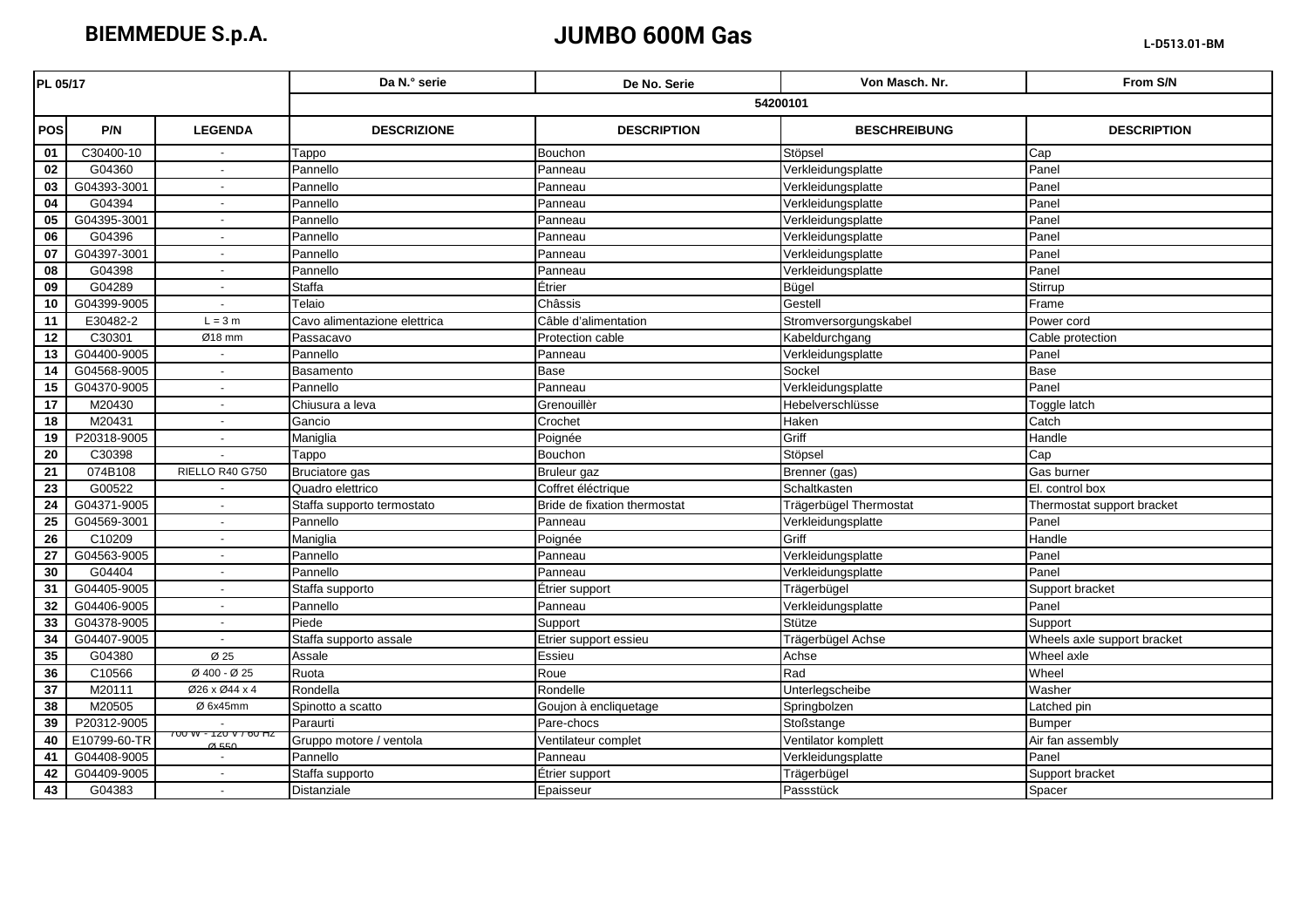## **JUMBO 600M Gas**

| 54200101<br><b>LEGENDA</b><br><b>POS</b><br>P/N<br><b>DESCRIZIONE</b><br><b>DESCRIPTION</b><br><b>BESCHREIBUNG</b><br><b>DESCRIPTION</b><br>G04410-9005<br>44<br>Scatola quadro elettrico<br>Boîte de panneau électrique<br>Schaltkasten Box<br>Electrical panel box<br>45<br>G04385-9005<br>Piastra supporto<br>Plaque support<br>Montageplatte<br>Support plate<br>$\blacksquare$<br>Protection cable<br>Cable protection<br>46<br>C30376<br>Ø39 mm<br>Kabeldurchgang<br>Passacavo<br>47<br>C30389<br>Ø16 mm<br>Cable protection<br>Passacavo<br>Protection cable<br>Kabeldurchgang<br>48<br>M20432<br>Charniere<br><b>Reißverschluss</b><br>Cerniera<br>Hinge<br>G04411-9005<br>Pannello<br>Panneau<br>Panel<br>49<br>Verkleidungsplatte<br>$\mathbf{r}$<br>50<br>M20418<br>Verrouiller<br>Lock<br>Serratura<br>Sperren<br>$\sim$<br>Schaltkasten<br>51<br>G00519<br>Coffret éléctrique<br>El. control box<br>Quadro elettrico<br>52<br>E10799-60-01<br>Ø 550 - 35°<br>Lüfter<br>Fan<br>Ventola<br>Ventilateur<br>53<br>E10799-60-02<br>Griglia aspirazione<br>Grille aspiration<br>Ansauggitter<br>Inlet grill<br>700 W - 120 V - 60 Hz<br>54<br>E10796-TR<br>Motore<br>Moteur<br>Motor<br>Motor<br>55<br>E10796-1<br>Condensateur<br>Kondensator<br>Condensatore<br>Capacitor<br>$60 \mu F$<br>E10777-05<br>Schraubensatz<br>56<br>Kit viti<br>Kit de vis<br>Hardware kit (screws/nuts/washers)<br>57<br>G04387-9005<br><b>Staffa</b><br>Étrier<br>Bügel<br>Stirrup<br>$\sim$<br>58<br>E20725-04<br>Gehäuse, Kunststoff<br>Scatola plastica<br>Boîte plastique<br>El. components box<br>$\omega$<br>230V<br>59<br>E11033<br>Lampada<br>Lampe<br>Lampe<br>Lamp<br>Schalter<br>60<br>E10141<br>$\mathsf{I}$ - $\mathsf{O}$ - $\mathsf{II}$ - $\mathsf{III}$<br>Switch<br>Interrupteur<br>Interruttore<br>E10455<br>Relaisschalter<br>Contactor<br>61<br>AF26-30-00-13<br>Teleruttore<br>Contacter<br>62<br>E20301<br>Barrette de connection<br>Terminal board<br>10 mm2 - 12 pin<br>Morsettiera<br>Klemmenleiste<br>63<br>E20319<br>Klemmenleiste für Erdungskabel<br>Morsettiera per cavi terra<br>Barrette de connection<br>Ground terminal board<br>$\mathbf{r}$<br>64<br>E20508<br>6 x 32<br>Portafusibile<br>Porte fusible<br>Sicherungshalter<br>Fuse holder<br>65<br>6x30 - 20A - T<br>Fusible<br>Sicherung<br>Fuse<br>E10313<br>Fusibile<br>Plaque support<br>66<br>G04388<br>Piastra supporto<br>Montageplatte<br>Support plate<br>67<br>E20959<br>PG 13,5<br>Presse étoupe<br>Kabeldurchgang<br>Cable fastener<br>Pressacavo<br>E20960<br>PG 13,5<br>68<br>Mutter für Kabeldurchgang<br>Cable fastener nut<br>Dado per pressacavo<br>Ecrou pour presse étoupe<br>E50794-F<br>K38<br>69<br>Thermorégulateur<br>Wärmedigitalregler<br>Termoregolatore<br>Thermoregulator<br>70<br><b>POR303/B</b><br>Dichtung<br>Seal<br>E50794-1<br>Guarnizione<br>Joint<br>Cable fastener<br>71<br>E20933<br>Presse étoupe<br>PG 9<br>Pressacavo<br>Kabeldurchgang<br>PG <sub>9</sub><br>72<br>E20956<br>Ecrou pour presse étoupe<br>Mutter für Kabeldurchgang<br>Cable fastener nut<br>Dado per pressacavo<br>73<br>E20970<br><b>PG 16</b><br>Pressacavo<br>Presse étoupe<br>Kabeldurchgang<br>Cable fastener<br>74<br>E20971<br><b>PG 16</b><br>Ecrou pour presse étoupe<br>Mutter für Kabeldurchgang<br>Cable fastener nut<br>Dado per pressacavo<br>75<br>G04570<br>Chambre de combustion<br>Camera di combustione<br>Brennkammer<br>Combustion chamber<br>$\omega$<br>76<br>G04413<br>Raccord cheminée<br>Schornsteinanschluss<br>Chimney fitting<br>Ø 200<br>Raccordo camino<br>77<br>T10805<br>Seal<br>Joint<br>Dichtung<br>Guarnizione<br>$\blacksquare$<br>78<br>G04414<br>Panel<br>Pannello<br>Panneau<br>Verkleidungsplatte<br>$\blacksquare$<br>79<br>T10694<br>555x311x5<br>Joint d'isolation<br>Isolierdichtung<br>Guarnizione isolante<br>Insulating gasket<br>80<br>E50794-2<br>6x30<br>Thermocouple<br>Thermoelement<br>Thermocouple<br>Termocoppia<br>81<br>T10691<br>D60 x D25<br>Guarnizione isolante<br>Joint d'isolation<br>Isolierdichtung<br>Insulating gasket<br>82<br>T <sub>10405</sub><br>Verre trempé<br>Gehärtetes Glas<br>Tempered glass<br>Vetro temprato<br>83<br>T10692<br>D36 x D25<br>Guarnizione isolante<br>Joint d'isolation<br>Isolierdichtung<br>Insulating gasket<br>84<br>Scheibe<br>Disc<br>G04298<br>Disco<br>Disque<br>Silencieux turbo<br>Verwirbelungsplatte<br>85<br>G04304<br>Turbolenziatore<br>Turbulence-generating grid<br>$\sim$<br>86<br>E20706-02<br>Scatola plastica<br>Boîte plastique<br>Gehäuse, Kunststoff<br>El. components box<br>87<br>TY95H 120 °C<br>Thermostat de sécurité<br>Safety thermostat<br>E50749<br>Termostato di sicurezza<br>Sichereitsthermostat<br>88<br>E50750<br>Schutz für Sicherheitsthermostat<br>Safety thermostat plastic profile<br>Protection pour thermostat de sécurité<br>$\sim$<br>Protezione per termostato sicurezza | PL 05/17 |  |  | Da N.º serie | De No. Serie | Von Masch. Nr. | From S/N |  |
|-------------------------------------------------------------------------------------------------------------------------------------------------------------------------------------------------------------------------------------------------------------------------------------------------------------------------------------------------------------------------------------------------------------------------------------------------------------------------------------------------------------------------------------------------------------------------------------------------------------------------------------------------------------------------------------------------------------------------------------------------------------------------------------------------------------------------------------------------------------------------------------------------------------------------------------------------------------------------------------------------------------------------------------------------------------------------------------------------------------------------------------------------------------------------------------------------------------------------------------------------------------------------------------------------------------------------------------------------------------------------------------------------------------------------------------------------------------------------------------------------------------------------------------------------------------------------------------------------------------------------------------------------------------------------------------------------------------------------------------------------------------------------------------------------------------------------------------------------------------------------------------------------------------------------------------------------------------------------------------------------------------------------------------------------------------------------------------------------------------------------------------------------------------------------------------------------------------------------------------------------------------------------------------------------------------------------------------------------------------------------------------------------------------------------------------------------------------------------------------------------------------------------------------------------------------------------------------------------------------------------------------------------------------------------------------------------------------------------------------------------------------------------------------------------------------------------------------------------------------------------------------------------------------------------------------------------------------------------------------------------------------------------------------------------------------------------------------------------------------------------------------------------------------------------------------------------------------------------------------------------------------------------------------------------------------------------------------------------------------------------------------------------------------------------------------------------------------------------------------------------------------------------------------------------------------------------------------------------------------------------------------------------------------------------------------------------------------------------------------------------------------------------------------------------------------------------------------------------------------------------------------------------------------------------------------------------------------------------------------------------------------------------------------------------------------------------------------------------------------------------------------------------------------------------------------------------------------------------------------------------------------------------------------------------------------------------------------------------------------------------------------------------------------------------------------------------------------------------------------------------------------------------------------------------------------------------------------------------------------------------------------------------------------------------------------------------------------------------------------------------------------------------------------------------------------------------------------------------------------------------------------------------------------------|----------|--|--|--------------|--------------|----------------|----------|--|
|                                                                                                                                                                                                                                                                                                                                                                                                                                                                                                                                                                                                                                                                                                                                                                                                                                                                                                                                                                                                                                                                                                                                                                                                                                                                                                                                                                                                                                                                                                                                                                                                                                                                                                                                                                                                                                                                                                                                                                                                                                                                                                                                                                                                                                                                                                                                                                                                                                                                                                                                                                                                                                                                                                                                                                                                                                                                                                                                                                                                                                                                                                                                                                                                                                                                                                                                                                                                                                                                                                                                                                                                                                                                                                                                                                                                                                                                                                                                                                                                                                                                                                                                                                                                                                                                                                                                                                                                                                                                                                                                                                                                                                                                                                                                                                                                                                                                                                                   |          |  |  |              |              |                |          |  |
|                                                                                                                                                                                                                                                                                                                                                                                                                                                                                                                                                                                                                                                                                                                                                                                                                                                                                                                                                                                                                                                                                                                                                                                                                                                                                                                                                                                                                                                                                                                                                                                                                                                                                                                                                                                                                                                                                                                                                                                                                                                                                                                                                                                                                                                                                                                                                                                                                                                                                                                                                                                                                                                                                                                                                                                                                                                                                                                                                                                                                                                                                                                                                                                                                                                                                                                                                                                                                                                                                                                                                                                                                                                                                                                                                                                                                                                                                                                                                                                                                                                                                                                                                                                                                                                                                                                                                                                                                                                                                                                                                                                                                                                                                                                                                                                                                                                                                                                   |          |  |  |              |              |                |          |  |
|                                                                                                                                                                                                                                                                                                                                                                                                                                                                                                                                                                                                                                                                                                                                                                                                                                                                                                                                                                                                                                                                                                                                                                                                                                                                                                                                                                                                                                                                                                                                                                                                                                                                                                                                                                                                                                                                                                                                                                                                                                                                                                                                                                                                                                                                                                                                                                                                                                                                                                                                                                                                                                                                                                                                                                                                                                                                                                                                                                                                                                                                                                                                                                                                                                                                                                                                                                                                                                                                                                                                                                                                                                                                                                                                                                                                                                                                                                                                                                                                                                                                                                                                                                                                                                                                                                                                                                                                                                                                                                                                                                                                                                                                                                                                                                                                                                                                                                                   |          |  |  |              |              |                |          |  |
|                                                                                                                                                                                                                                                                                                                                                                                                                                                                                                                                                                                                                                                                                                                                                                                                                                                                                                                                                                                                                                                                                                                                                                                                                                                                                                                                                                                                                                                                                                                                                                                                                                                                                                                                                                                                                                                                                                                                                                                                                                                                                                                                                                                                                                                                                                                                                                                                                                                                                                                                                                                                                                                                                                                                                                                                                                                                                                                                                                                                                                                                                                                                                                                                                                                                                                                                                                                                                                                                                                                                                                                                                                                                                                                                                                                                                                                                                                                                                                                                                                                                                                                                                                                                                                                                                                                                                                                                                                                                                                                                                                                                                                                                                                                                                                                                                                                                                                                   |          |  |  |              |              |                |          |  |
|                                                                                                                                                                                                                                                                                                                                                                                                                                                                                                                                                                                                                                                                                                                                                                                                                                                                                                                                                                                                                                                                                                                                                                                                                                                                                                                                                                                                                                                                                                                                                                                                                                                                                                                                                                                                                                                                                                                                                                                                                                                                                                                                                                                                                                                                                                                                                                                                                                                                                                                                                                                                                                                                                                                                                                                                                                                                                                                                                                                                                                                                                                                                                                                                                                                                                                                                                                                                                                                                                                                                                                                                                                                                                                                                                                                                                                                                                                                                                                                                                                                                                                                                                                                                                                                                                                                                                                                                                                                                                                                                                                                                                                                                                                                                                                                                                                                                                                                   |          |  |  |              |              |                |          |  |
|                                                                                                                                                                                                                                                                                                                                                                                                                                                                                                                                                                                                                                                                                                                                                                                                                                                                                                                                                                                                                                                                                                                                                                                                                                                                                                                                                                                                                                                                                                                                                                                                                                                                                                                                                                                                                                                                                                                                                                                                                                                                                                                                                                                                                                                                                                                                                                                                                                                                                                                                                                                                                                                                                                                                                                                                                                                                                                                                                                                                                                                                                                                                                                                                                                                                                                                                                                                                                                                                                                                                                                                                                                                                                                                                                                                                                                                                                                                                                                                                                                                                                                                                                                                                                                                                                                                                                                                                                                                                                                                                                                                                                                                                                                                                                                                                                                                                                                                   |          |  |  |              |              |                |          |  |
|                                                                                                                                                                                                                                                                                                                                                                                                                                                                                                                                                                                                                                                                                                                                                                                                                                                                                                                                                                                                                                                                                                                                                                                                                                                                                                                                                                                                                                                                                                                                                                                                                                                                                                                                                                                                                                                                                                                                                                                                                                                                                                                                                                                                                                                                                                                                                                                                                                                                                                                                                                                                                                                                                                                                                                                                                                                                                                                                                                                                                                                                                                                                                                                                                                                                                                                                                                                                                                                                                                                                                                                                                                                                                                                                                                                                                                                                                                                                                                                                                                                                                                                                                                                                                                                                                                                                                                                                                                                                                                                                                                                                                                                                                                                                                                                                                                                                                                                   |          |  |  |              |              |                |          |  |
|                                                                                                                                                                                                                                                                                                                                                                                                                                                                                                                                                                                                                                                                                                                                                                                                                                                                                                                                                                                                                                                                                                                                                                                                                                                                                                                                                                                                                                                                                                                                                                                                                                                                                                                                                                                                                                                                                                                                                                                                                                                                                                                                                                                                                                                                                                                                                                                                                                                                                                                                                                                                                                                                                                                                                                                                                                                                                                                                                                                                                                                                                                                                                                                                                                                                                                                                                                                                                                                                                                                                                                                                                                                                                                                                                                                                                                                                                                                                                                                                                                                                                                                                                                                                                                                                                                                                                                                                                                                                                                                                                                                                                                                                                                                                                                                                                                                                                                                   |          |  |  |              |              |                |          |  |
|                                                                                                                                                                                                                                                                                                                                                                                                                                                                                                                                                                                                                                                                                                                                                                                                                                                                                                                                                                                                                                                                                                                                                                                                                                                                                                                                                                                                                                                                                                                                                                                                                                                                                                                                                                                                                                                                                                                                                                                                                                                                                                                                                                                                                                                                                                                                                                                                                                                                                                                                                                                                                                                                                                                                                                                                                                                                                                                                                                                                                                                                                                                                                                                                                                                                                                                                                                                                                                                                                                                                                                                                                                                                                                                                                                                                                                                                                                                                                                                                                                                                                                                                                                                                                                                                                                                                                                                                                                                                                                                                                                                                                                                                                                                                                                                                                                                                                                                   |          |  |  |              |              |                |          |  |
|                                                                                                                                                                                                                                                                                                                                                                                                                                                                                                                                                                                                                                                                                                                                                                                                                                                                                                                                                                                                                                                                                                                                                                                                                                                                                                                                                                                                                                                                                                                                                                                                                                                                                                                                                                                                                                                                                                                                                                                                                                                                                                                                                                                                                                                                                                                                                                                                                                                                                                                                                                                                                                                                                                                                                                                                                                                                                                                                                                                                                                                                                                                                                                                                                                                                                                                                                                                                                                                                                                                                                                                                                                                                                                                                                                                                                                                                                                                                                                                                                                                                                                                                                                                                                                                                                                                                                                                                                                                                                                                                                                                                                                                                                                                                                                                                                                                                                                                   |          |  |  |              |              |                |          |  |
|                                                                                                                                                                                                                                                                                                                                                                                                                                                                                                                                                                                                                                                                                                                                                                                                                                                                                                                                                                                                                                                                                                                                                                                                                                                                                                                                                                                                                                                                                                                                                                                                                                                                                                                                                                                                                                                                                                                                                                                                                                                                                                                                                                                                                                                                                                                                                                                                                                                                                                                                                                                                                                                                                                                                                                                                                                                                                                                                                                                                                                                                                                                                                                                                                                                                                                                                                                                                                                                                                                                                                                                                                                                                                                                                                                                                                                                                                                                                                                                                                                                                                                                                                                                                                                                                                                                                                                                                                                                                                                                                                                                                                                                                                                                                                                                                                                                                                                                   |          |  |  |              |              |                |          |  |
|                                                                                                                                                                                                                                                                                                                                                                                                                                                                                                                                                                                                                                                                                                                                                                                                                                                                                                                                                                                                                                                                                                                                                                                                                                                                                                                                                                                                                                                                                                                                                                                                                                                                                                                                                                                                                                                                                                                                                                                                                                                                                                                                                                                                                                                                                                                                                                                                                                                                                                                                                                                                                                                                                                                                                                                                                                                                                                                                                                                                                                                                                                                                                                                                                                                                                                                                                                                                                                                                                                                                                                                                                                                                                                                                                                                                                                                                                                                                                                                                                                                                                                                                                                                                                                                                                                                                                                                                                                                                                                                                                                                                                                                                                                                                                                                                                                                                                                                   |          |  |  |              |              |                |          |  |
|                                                                                                                                                                                                                                                                                                                                                                                                                                                                                                                                                                                                                                                                                                                                                                                                                                                                                                                                                                                                                                                                                                                                                                                                                                                                                                                                                                                                                                                                                                                                                                                                                                                                                                                                                                                                                                                                                                                                                                                                                                                                                                                                                                                                                                                                                                                                                                                                                                                                                                                                                                                                                                                                                                                                                                                                                                                                                                                                                                                                                                                                                                                                                                                                                                                                                                                                                                                                                                                                                                                                                                                                                                                                                                                                                                                                                                                                                                                                                                                                                                                                                                                                                                                                                                                                                                                                                                                                                                                                                                                                                                                                                                                                                                                                                                                                                                                                                                                   |          |  |  |              |              |                |          |  |
|                                                                                                                                                                                                                                                                                                                                                                                                                                                                                                                                                                                                                                                                                                                                                                                                                                                                                                                                                                                                                                                                                                                                                                                                                                                                                                                                                                                                                                                                                                                                                                                                                                                                                                                                                                                                                                                                                                                                                                                                                                                                                                                                                                                                                                                                                                                                                                                                                                                                                                                                                                                                                                                                                                                                                                                                                                                                                                                                                                                                                                                                                                                                                                                                                                                                                                                                                                                                                                                                                                                                                                                                                                                                                                                                                                                                                                                                                                                                                                                                                                                                                                                                                                                                                                                                                                                                                                                                                                                                                                                                                                                                                                                                                                                                                                                                                                                                                                                   |          |  |  |              |              |                |          |  |
|                                                                                                                                                                                                                                                                                                                                                                                                                                                                                                                                                                                                                                                                                                                                                                                                                                                                                                                                                                                                                                                                                                                                                                                                                                                                                                                                                                                                                                                                                                                                                                                                                                                                                                                                                                                                                                                                                                                                                                                                                                                                                                                                                                                                                                                                                                                                                                                                                                                                                                                                                                                                                                                                                                                                                                                                                                                                                                                                                                                                                                                                                                                                                                                                                                                                                                                                                                                                                                                                                                                                                                                                                                                                                                                                                                                                                                                                                                                                                                                                                                                                                                                                                                                                                                                                                                                                                                                                                                                                                                                                                                                                                                                                                                                                                                                                                                                                                                                   |          |  |  |              |              |                |          |  |
|                                                                                                                                                                                                                                                                                                                                                                                                                                                                                                                                                                                                                                                                                                                                                                                                                                                                                                                                                                                                                                                                                                                                                                                                                                                                                                                                                                                                                                                                                                                                                                                                                                                                                                                                                                                                                                                                                                                                                                                                                                                                                                                                                                                                                                                                                                                                                                                                                                                                                                                                                                                                                                                                                                                                                                                                                                                                                                                                                                                                                                                                                                                                                                                                                                                                                                                                                                                                                                                                                                                                                                                                                                                                                                                                                                                                                                                                                                                                                                                                                                                                                                                                                                                                                                                                                                                                                                                                                                                                                                                                                                                                                                                                                                                                                                                                                                                                                                                   |          |  |  |              |              |                |          |  |
|                                                                                                                                                                                                                                                                                                                                                                                                                                                                                                                                                                                                                                                                                                                                                                                                                                                                                                                                                                                                                                                                                                                                                                                                                                                                                                                                                                                                                                                                                                                                                                                                                                                                                                                                                                                                                                                                                                                                                                                                                                                                                                                                                                                                                                                                                                                                                                                                                                                                                                                                                                                                                                                                                                                                                                                                                                                                                                                                                                                                                                                                                                                                                                                                                                                                                                                                                                                                                                                                                                                                                                                                                                                                                                                                                                                                                                                                                                                                                                                                                                                                                                                                                                                                                                                                                                                                                                                                                                                                                                                                                                                                                                                                                                                                                                                                                                                                                                                   |          |  |  |              |              |                |          |  |
|                                                                                                                                                                                                                                                                                                                                                                                                                                                                                                                                                                                                                                                                                                                                                                                                                                                                                                                                                                                                                                                                                                                                                                                                                                                                                                                                                                                                                                                                                                                                                                                                                                                                                                                                                                                                                                                                                                                                                                                                                                                                                                                                                                                                                                                                                                                                                                                                                                                                                                                                                                                                                                                                                                                                                                                                                                                                                                                                                                                                                                                                                                                                                                                                                                                                                                                                                                                                                                                                                                                                                                                                                                                                                                                                                                                                                                                                                                                                                                                                                                                                                                                                                                                                                                                                                                                                                                                                                                                                                                                                                                                                                                                                                                                                                                                                                                                                                                                   |          |  |  |              |              |                |          |  |
|                                                                                                                                                                                                                                                                                                                                                                                                                                                                                                                                                                                                                                                                                                                                                                                                                                                                                                                                                                                                                                                                                                                                                                                                                                                                                                                                                                                                                                                                                                                                                                                                                                                                                                                                                                                                                                                                                                                                                                                                                                                                                                                                                                                                                                                                                                                                                                                                                                                                                                                                                                                                                                                                                                                                                                                                                                                                                                                                                                                                                                                                                                                                                                                                                                                                                                                                                                                                                                                                                                                                                                                                                                                                                                                                                                                                                                                                                                                                                                                                                                                                                                                                                                                                                                                                                                                                                                                                                                                                                                                                                                                                                                                                                                                                                                                                                                                                                                                   |          |  |  |              |              |                |          |  |
|                                                                                                                                                                                                                                                                                                                                                                                                                                                                                                                                                                                                                                                                                                                                                                                                                                                                                                                                                                                                                                                                                                                                                                                                                                                                                                                                                                                                                                                                                                                                                                                                                                                                                                                                                                                                                                                                                                                                                                                                                                                                                                                                                                                                                                                                                                                                                                                                                                                                                                                                                                                                                                                                                                                                                                                                                                                                                                                                                                                                                                                                                                                                                                                                                                                                                                                                                                                                                                                                                                                                                                                                                                                                                                                                                                                                                                                                                                                                                                                                                                                                                                                                                                                                                                                                                                                                                                                                                                                                                                                                                                                                                                                                                                                                                                                                                                                                                                                   |          |  |  |              |              |                |          |  |
|                                                                                                                                                                                                                                                                                                                                                                                                                                                                                                                                                                                                                                                                                                                                                                                                                                                                                                                                                                                                                                                                                                                                                                                                                                                                                                                                                                                                                                                                                                                                                                                                                                                                                                                                                                                                                                                                                                                                                                                                                                                                                                                                                                                                                                                                                                                                                                                                                                                                                                                                                                                                                                                                                                                                                                                                                                                                                                                                                                                                                                                                                                                                                                                                                                                                                                                                                                                                                                                                                                                                                                                                                                                                                                                                                                                                                                                                                                                                                                                                                                                                                                                                                                                                                                                                                                                                                                                                                                                                                                                                                                                                                                                                                                                                                                                                                                                                                                                   |          |  |  |              |              |                |          |  |
|                                                                                                                                                                                                                                                                                                                                                                                                                                                                                                                                                                                                                                                                                                                                                                                                                                                                                                                                                                                                                                                                                                                                                                                                                                                                                                                                                                                                                                                                                                                                                                                                                                                                                                                                                                                                                                                                                                                                                                                                                                                                                                                                                                                                                                                                                                                                                                                                                                                                                                                                                                                                                                                                                                                                                                                                                                                                                                                                                                                                                                                                                                                                                                                                                                                                                                                                                                                                                                                                                                                                                                                                                                                                                                                                                                                                                                                                                                                                                                                                                                                                                                                                                                                                                                                                                                                                                                                                                                                                                                                                                                                                                                                                                                                                                                                                                                                                                                                   |          |  |  |              |              |                |          |  |
|                                                                                                                                                                                                                                                                                                                                                                                                                                                                                                                                                                                                                                                                                                                                                                                                                                                                                                                                                                                                                                                                                                                                                                                                                                                                                                                                                                                                                                                                                                                                                                                                                                                                                                                                                                                                                                                                                                                                                                                                                                                                                                                                                                                                                                                                                                                                                                                                                                                                                                                                                                                                                                                                                                                                                                                                                                                                                                                                                                                                                                                                                                                                                                                                                                                                                                                                                                                                                                                                                                                                                                                                                                                                                                                                                                                                                                                                                                                                                                                                                                                                                                                                                                                                                                                                                                                                                                                                                                                                                                                                                                                                                                                                                                                                                                                                                                                                                                                   |          |  |  |              |              |                |          |  |
|                                                                                                                                                                                                                                                                                                                                                                                                                                                                                                                                                                                                                                                                                                                                                                                                                                                                                                                                                                                                                                                                                                                                                                                                                                                                                                                                                                                                                                                                                                                                                                                                                                                                                                                                                                                                                                                                                                                                                                                                                                                                                                                                                                                                                                                                                                                                                                                                                                                                                                                                                                                                                                                                                                                                                                                                                                                                                                                                                                                                                                                                                                                                                                                                                                                                                                                                                                                                                                                                                                                                                                                                                                                                                                                                                                                                                                                                                                                                                                                                                                                                                                                                                                                                                                                                                                                                                                                                                                                                                                                                                                                                                                                                                                                                                                                                                                                                                                                   |          |  |  |              |              |                |          |  |
|                                                                                                                                                                                                                                                                                                                                                                                                                                                                                                                                                                                                                                                                                                                                                                                                                                                                                                                                                                                                                                                                                                                                                                                                                                                                                                                                                                                                                                                                                                                                                                                                                                                                                                                                                                                                                                                                                                                                                                                                                                                                                                                                                                                                                                                                                                                                                                                                                                                                                                                                                                                                                                                                                                                                                                                                                                                                                                                                                                                                                                                                                                                                                                                                                                                                                                                                                                                                                                                                                                                                                                                                                                                                                                                                                                                                                                                                                                                                                                                                                                                                                                                                                                                                                                                                                                                                                                                                                                                                                                                                                                                                                                                                                                                                                                                                                                                                                                                   |          |  |  |              |              |                |          |  |
|                                                                                                                                                                                                                                                                                                                                                                                                                                                                                                                                                                                                                                                                                                                                                                                                                                                                                                                                                                                                                                                                                                                                                                                                                                                                                                                                                                                                                                                                                                                                                                                                                                                                                                                                                                                                                                                                                                                                                                                                                                                                                                                                                                                                                                                                                                                                                                                                                                                                                                                                                                                                                                                                                                                                                                                                                                                                                                                                                                                                                                                                                                                                                                                                                                                                                                                                                                                                                                                                                                                                                                                                                                                                                                                                                                                                                                                                                                                                                                                                                                                                                                                                                                                                                                                                                                                                                                                                                                                                                                                                                                                                                                                                                                                                                                                                                                                                                                                   |          |  |  |              |              |                |          |  |
|                                                                                                                                                                                                                                                                                                                                                                                                                                                                                                                                                                                                                                                                                                                                                                                                                                                                                                                                                                                                                                                                                                                                                                                                                                                                                                                                                                                                                                                                                                                                                                                                                                                                                                                                                                                                                                                                                                                                                                                                                                                                                                                                                                                                                                                                                                                                                                                                                                                                                                                                                                                                                                                                                                                                                                                                                                                                                                                                                                                                                                                                                                                                                                                                                                                                                                                                                                                                                                                                                                                                                                                                                                                                                                                                                                                                                                                                                                                                                                                                                                                                                                                                                                                                                                                                                                                                                                                                                                                                                                                                                                                                                                                                                                                                                                                                                                                                                                                   |          |  |  |              |              |                |          |  |
|                                                                                                                                                                                                                                                                                                                                                                                                                                                                                                                                                                                                                                                                                                                                                                                                                                                                                                                                                                                                                                                                                                                                                                                                                                                                                                                                                                                                                                                                                                                                                                                                                                                                                                                                                                                                                                                                                                                                                                                                                                                                                                                                                                                                                                                                                                                                                                                                                                                                                                                                                                                                                                                                                                                                                                                                                                                                                                                                                                                                                                                                                                                                                                                                                                                                                                                                                                                                                                                                                                                                                                                                                                                                                                                                                                                                                                                                                                                                                                                                                                                                                                                                                                                                                                                                                                                                                                                                                                                                                                                                                                                                                                                                                                                                                                                                                                                                                                                   |          |  |  |              |              |                |          |  |
|                                                                                                                                                                                                                                                                                                                                                                                                                                                                                                                                                                                                                                                                                                                                                                                                                                                                                                                                                                                                                                                                                                                                                                                                                                                                                                                                                                                                                                                                                                                                                                                                                                                                                                                                                                                                                                                                                                                                                                                                                                                                                                                                                                                                                                                                                                                                                                                                                                                                                                                                                                                                                                                                                                                                                                                                                                                                                                                                                                                                                                                                                                                                                                                                                                                                                                                                                                                                                                                                                                                                                                                                                                                                                                                                                                                                                                                                                                                                                                                                                                                                                                                                                                                                                                                                                                                                                                                                                                                                                                                                                                                                                                                                                                                                                                                                                                                                                                                   |          |  |  |              |              |                |          |  |
|                                                                                                                                                                                                                                                                                                                                                                                                                                                                                                                                                                                                                                                                                                                                                                                                                                                                                                                                                                                                                                                                                                                                                                                                                                                                                                                                                                                                                                                                                                                                                                                                                                                                                                                                                                                                                                                                                                                                                                                                                                                                                                                                                                                                                                                                                                                                                                                                                                                                                                                                                                                                                                                                                                                                                                                                                                                                                                                                                                                                                                                                                                                                                                                                                                                                                                                                                                                                                                                                                                                                                                                                                                                                                                                                                                                                                                                                                                                                                                                                                                                                                                                                                                                                                                                                                                                                                                                                                                                                                                                                                                                                                                                                                                                                                                                                                                                                                                                   |          |  |  |              |              |                |          |  |
|                                                                                                                                                                                                                                                                                                                                                                                                                                                                                                                                                                                                                                                                                                                                                                                                                                                                                                                                                                                                                                                                                                                                                                                                                                                                                                                                                                                                                                                                                                                                                                                                                                                                                                                                                                                                                                                                                                                                                                                                                                                                                                                                                                                                                                                                                                                                                                                                                                                                                                                                                                                                                                                                                                                                                                                                                                                                                                                                                                                                                                                                                                                                                                                                                                                                                                                                                                                                                                                                                                                                                                                                                                                                                                                                                                                                                                                                                                                                                                                                                                                                                                                                                                                                                                                                                                                                                                                                                                                                                                                                                                                                                                                                                                                                                                                                                                                                                                                   |          |  |  |              |              |                |          |  |
|                                                                                                                                                                                                                                                                                                                                                                                                                                                                                                                                                                                                                                                                                                                                                                                                                                                                                                                                                                                                                                                                                                                                                                                                                                                                                                                                                                                                                                                                                                                                                                                                                                                                                                                                                                                                                                                                                                                                                                                                                                                                                                                                                                                                                                                                                                                                                                                                                                                                                                                                                                                                                                                                                                                                                                                                                                                                                                                                                                                                                                                                                                                                                                                                                                                                                                                                                                                                                                                                                                                                                                                                                                                                                                                                                                                                                                                                                                                                                                                                                                                                                                                                                                                                                                                                                                                                                                                                                                                                                                                                                                                                                                                                                                                                                                                                                                                                                                                   |          |  |  |              |              |                |          |  |
|                                                                                                                                                                                                                                                                                                                                                                                                                                                                                                                                                                                                                                                                                                                                                                                                                                                                                                                                                                                                                                                                                                                                                                                                                                                                                                                                                                                                                                                                                                                                                                                                                                                                                                                                                                                                                                                                                                                                                                                                                                                                                                                                                                                                                                                                                                                                                                                                                                                                                                                                                                                                                                                                                                                                                                                                                                                                                                                                                                                                                                                                                                                                                                                                                                                                                                                                                                                                                                                                                                                                                                                                                                                                                                                                                                                                                                                                                                                                                                                                                                                                                                                                                                                                                                                                                                                                                                                                                                                                                                                                                                                                                                                                                                                                                                                                                                                                                                                   |          |  |  |              |              |                |          |  |
|                                                                                                                                                                                                                                                                                                                                                                                                                                                                                                                                                                                                                                                                                                                                                                                                                                                                                                                                                                                                                                                                                                                                                                                                                                                                                                                                                                                                                                                                                                                                                                                                                                                                                                                                                                                                                                                                                                                                                                                                                                                                                                                                                                                                                                                                                                                                                                                                                                                                                                                                                                                                                                                                                                                                                                                                                                                                                                                                                                                                                                                                                                                                                                                                                                                                                                                                                                                                                                                                                                                                                                                                                                                                                                                                                                                                                                                                                                                                                                                                                                                                                                                                                                                                                                                                                                                                                                                                                                                                                                                                                                                                                                                                                                                                                                                                                                                                                                                   |          |  |  |              |              |                |          |  |
|                                                                                                                                                                                                                                                                                                                                                                                                                                                                                                                                                                                                                                                                                                                                                                                                                                                                                                                                                                                                                                                                                                                                                                                                                                                                                                                                                                                                                                                                                                                                                                                                                                                                                                                                                                                                                                                                                                                                                                                                                                                                                                                                                                                                                                                                                                                                                                                                                                                                                                                                                                                                                                                                                                                                                                                                                                                                                                                                                                                                                                                                                                                                                                                                                                                                                                                                                                                                                                                                                                                                                                                                                                                                                                                                                                                                                                                                                                                                                                                                                                                                                                                                                                                                                                                                                                                                                                                                                                                                                                                                                                                                                                                                                                                                                                                                                                                                                                                   |          |  |  |              |              |                |          |  |
|                                                                                                                                                                                                                                                                                                                                                                                                                                                                                                                                                                                                                                                                                                                                                                                                                                                                                                                                                                                                                                                                                                                                                                                                                                                                                                                                                                                                                                                                                                                                                                                                                                                                                                                                                                                                                                                                                                                                                                                                                                                                                                                                                                                                                                                                                                                                                                                                                                                                                                                                                                                                                                                                                                                                                                                                                                                                                                                                                                                                                                                                                                                                                                                                                                                                                                                                                                                                                                                                                                                                                                                                                                                                                                                                                                                                                                                                                                                                                                                                                                                                                                                                                                                                                                                                                                                                                                                                                                                                                                                                                                                                                                                                                                                                                                                                                                                                                                                   |          |  |  |              |              |                |          |  |
|                                                                                                                                                                                                                                                                                                                                                                                                                                                                                                                                                                                                                                                                                                                                                                                                                                                                                                                                                                                                                                                                                                                                                                                                                                                                                                                                                                                                                                                                                                                                                                                                                                                                                                                                                                                                                                                                                                                                                                                                                                                                                                                                                                                                                                                                                                                                                                                                                                                                                                                                                                                                                                                                                                                                                                                                                                                                                                                                                                                                                                                                                                                                                                                                                                                                                                                                                                                                                                                                                                                                                                                                                                                                                                                                                                                                                                                                                                                                                                                                                                                                                                                                                                                                                                                                                                                                                                                                                                                                                                                                                                                                                                                                                                                                                                                                                                                                                                                   |          |  |  |              |              |                |          |  |
|                                                                                                                                                                                                                                                                                                                                                                                                                                                                                                                                                                                                                                                                                                                                                                                                                                                                                                                                                                                                                                                                                                                                                                                                                                                                                                                                                                                                                                                                                                                                                                                                                                                                                                                                                                                                                                                                                                                                                                                                                                                                                                                                                                                                                                                                                                                                                                                                                                                                                                                                                                                                                                                                                                                                                                                                                                                                                                                                                                                                                                                                                                                                                                                                                                                                                                                                                                                                                                                                                                                                                                                                                                                                                                                                                                                                                                                                                                                                                                                                                                                                                                                                                                                                                                                                                                                                                                                                                                                                                                                                                                                                                                                                                                                                                                                                                                                                                                                   |          |  |  |              |              |                |          |  |
|                                                                                                                                                                                                                                                                                                                                                                                                                                                                                                                                                                                                                                                                                                                                                                                                                                                                                                                                                                                                                                                                                                                                                                                                                                                                                                                                                                                                                                                                                                                                                                                                                                                                                                                                                                                                                                                                                                                                                                                                                                                                                                                                                                                                                                                                                                                                                                                                                                                                                                                                                                                                                                                                                                                                                                                                                                                                                                                                                                                                                                                                                                                                                                                                                                                                                                                                                                                                                                                                                                                                                                                                                                                                                                                                                                                                                                                                                                                                                                                                                                                                                                                                                                                                                                                                                                                                                                                                                                                                                                                                                                                                                                                                                                                                                                                                                                                                                                                   |          |  |  |              |              |                |          |  |
|                                                                                                                                                                                                                                                                                                                                                                                                                                                                                                                                                                                                                                                                                                                                                                                                                                                                                                                                                                                                                                                                                                                                                                                                                                                                                                                                                                                                                                                                                                                                                                                                                                                                                                                                                                                                                                                                                                                                                                                                                                                                                                                                                                                                                                                                                                                                                                                                                                                                                                                                                                                                                                                                                                                                                                                                                                                                                                                                                                                                                                                                                                                                                                                                                                                                                                                                                                                                                                                                                                                                                                                                                                                                                                                                                                                                                                                                                                                                                                                                                                                                                                                                                                                                                                                                                                                                                                                                                                                                                                                                                                                                                                                                                                                                                                                                                                                                                                                   |          |  |  |              |              |                |          |  |
|                                                                                                                                                                                                                                                                                                                                                                                                                                                                                                                                                                                                                                                                                                                                                                                                                                                                                                                                                                                                                                                                                                                                                                                                                                                                                                                                                                                                                                                                                                                                                                                                                                                                                                                                                                                                                                                                                                                                                                                                                                                                                                                                                                                                                                                                                                                                                                                                                                                                                                                                                                                                                                                                                                                                                                                                                                                                                                                                                                                                                                                                                                                                                                                                                                                                                                                                                                                                                                                                                                                                                                                                                                                                                                                                                                                                                                                                                                                                                                                                                                                                                                                                                                                                                                                                                                                                                                                                                                                                                                                                                                                                                                                                                                                                                                                                                                                                                                                   |          |  |  |              |              |                |          |  |
|                                                                                                                                                                                                                                                                                                                                                                                                                                                                                                                                                                                                                                                                                                                                                                                                                                                                                                                                                                                                                                                                                                                                                                                                                                                                                                                                                                                                                                                                                                                                                                                                                                                                                                                                                                                                                                                                                                                                                                                                                                                                                                                                                                                                                                                                                                                                                                                                                                                                                                                                                                                                                                                                                                                                                                                                                                                                                                                                                                                                                                                                                                                                                                                                                                                                                                                                                                                                                                                                                                                                                                                                                                                                                                                                                                                                                                                                                                                                                                                                                                                                                                                                                                                                                                                                                                                                                                                                                                                                                                                                                                                                                                                                                                                                                                                                                                                                                                                   |          |  |  |              |              |                |          |  |
|                                                                                                                                                                                                                                                                                                                                                                                                                                                                                                                                                                                                                                                                                                                                                                                                                                                                                                                                                                                                                                                                                                                                                                                                                                                                                                                                                                                                                                                                                                                                                                                                                                                                                                                                                                                                                                                                                                                                                                                                                                                                                                                                                                                                                                                                                                                                                                                                                                                                                                                                                                                                                                                                                                                                                                                                                                                                                                                                                                                                                                                                                                                                                                                                                                                                                                                                                                                                                                                                                                                                                                                                                                                                                                                                                                                                                                                                                                                                                                                                                                                                                                                                                                                                                                                                                                                                                                                                                                                                                                                                                                                                                                                                                                                                                                                                                                                                                                                   |          |  |  |              |              |                |          |  |
|                                                                                                                                                                                                                                                                                                                                                                                                                                                                                                                                                                                                                                                                                                                                                                                                                                                                                                                                                                                                                                                                                                                                                                                                                                                                                                                                                                                                                                                                                                                                                                                                                                                                                                                                                                                                                                                                                                                                                                                                                                                                                                                                                                                                                                                                                                                                                                                                                                                                                                                                                                                                                                                                                                                                                                                                                                                                                                                                                                                                                                                                                                                                                                                                                                                                                                                                                                                                                                                                                                                                                                                                                                                                                                                                                                                                                                                                                                                                                                                                                                                                                                                                                                                                                                                                                                                                                                                                                                                                                                                                                                                                                                                                                                                                                                                                                                                                                                                   |          |  |  |              |              |                |          |  |
|                                                                                                                                                                                                                                                                                                                                                                                                                                                                                                                                                                                                                                                                                                                                                                                                                                                                                                                                                                                                                                                                                                                                                                                                                                                                                                                                                                                                                                                                                                                                                                                                                                                                                                                                                                                                                                                                                                                                                                                                                                                                                                                                                                                                                                                                                                                                                                                                                                                                                                                                                                                                                                                                                                                                                                                                                                                                                                                                                                                                                                                                                                                                                                                                                                                                                                                                                                                                                                                                                                                                                                                                                                                                                                                                                                                                                                                                                                                                                                                                                                                                                                                                                                                                                                                                                                                                                                                                                                                                                                                                                                                                                                                                                                                                                                                                                                                                                                                   |          |  |  |              |              |                |          |  |
|                                                                                                                                                                                                                                                                                                                                                                                                                                                                                                                                                                                                                                                                                                                                                                                                                                                                                                                                                                                                                                                                                                                                                                                                                                                                                                                                                                                                                                                                                                                                                                                                                                                                                                                                                                                                                                                                                                                                                                                                                                                                                                                                                                                                                                                                                                                                                                                                                                                                                                                                                                                                                                                                                                                                                                                                                                                                                                                                                                                                                                                                                                                                                                                                                                                                                                                                                                                                                                                                                                                                                                                                                                                                                                                                                                                                                                                                                                                                                                                                                                                                                                                                                                                                                                                                                                                                                                                                                                                                                                                                                                                                                                                                                                                                                                                                                                                                                                                   |          |  |  |              |              |                |          |  |
|                                                                                                                                                                                                                                                                                                                                                                                                                                                                                                                                                                                                                                                                                                                                                                                                                                                                                                                                                                                                                                                                                                                                                                                                                                                                                                                                                                                                                                                                                                                                                                                                                                                                                                                                                                                                                                                                                                                                                                                                                                                                                                                                                                                                                                                                                                                                                                                                                                                                                                                                                                                                                                                                                                                                                                                                                                                                                                                                                                                                                                                                                                                                                                                                                                                                                                                                                                                                                                                                                                                                                                                                                                                                                                                                                                                                                                                                                                                                                                                                                                                                                                                                                                                                                                                                                                                                                                                                                                                                                                                                                                                                                                                                                                                                                                                                                                                                                                                   |          |  |  |              |              |                |          |  |